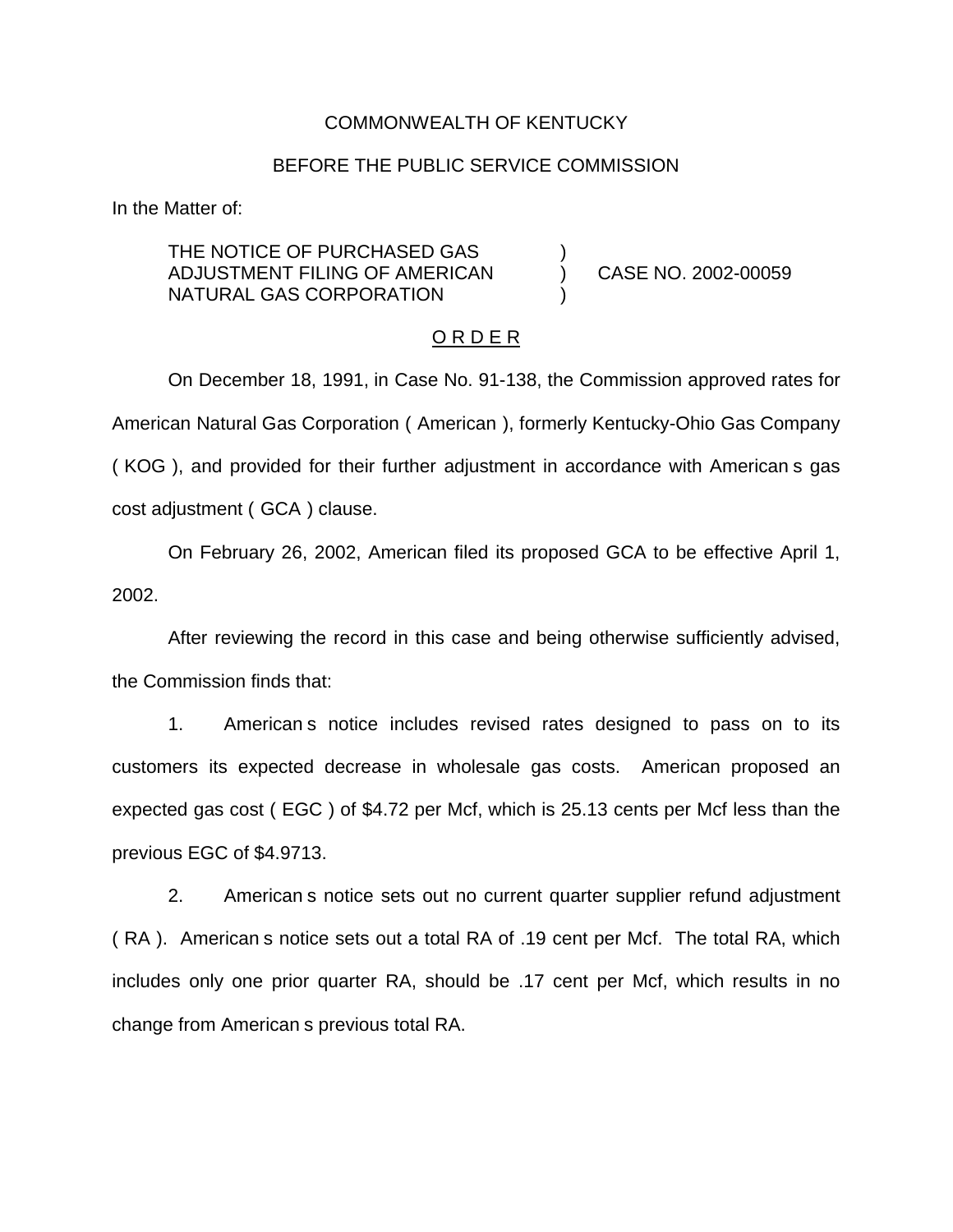3. American s notice sets out a current quarter Actual Adjustment ( AA ) of (31.02) cents per Mcf. American s notice sets out a total AA of (\$1.1895) per Mcf. American carried forward an incorrect AA from the third previous quarter. Correcting for this produces a total AA of (\$1.5651), which is \$1.4130 less than the previous total AA.

4. American s revised GCA is \$3.1532 per Mcf, which is \$1.6643 per Mcf less than the previous GCA of \$4.8175.

5. The rates in the Appendix to this Order are fair, just, and reasonable, in the public interest, and should be approved for service rendered by American on and after April 1, 2002.

IT IS THEREFORE ORDERED that:

1. The rates proposed by American are denied.

2. The rates in the Appendix, attached hereto and incorporated herein, are approved for service rendered on and after April 1, 2002.

3. Within 20 days of the date of this Order, American shall file with the Commission its revised tariffs setting out the rates authorized herein.

Done at Frankfort, Kentucky, this 26<sup>th</sup> day of March, 2002.

By the Commission

ATTEST:

 $\bigcup_{\alpha\in\mathbb{N}}\mathbb{C}^{\alpha}$